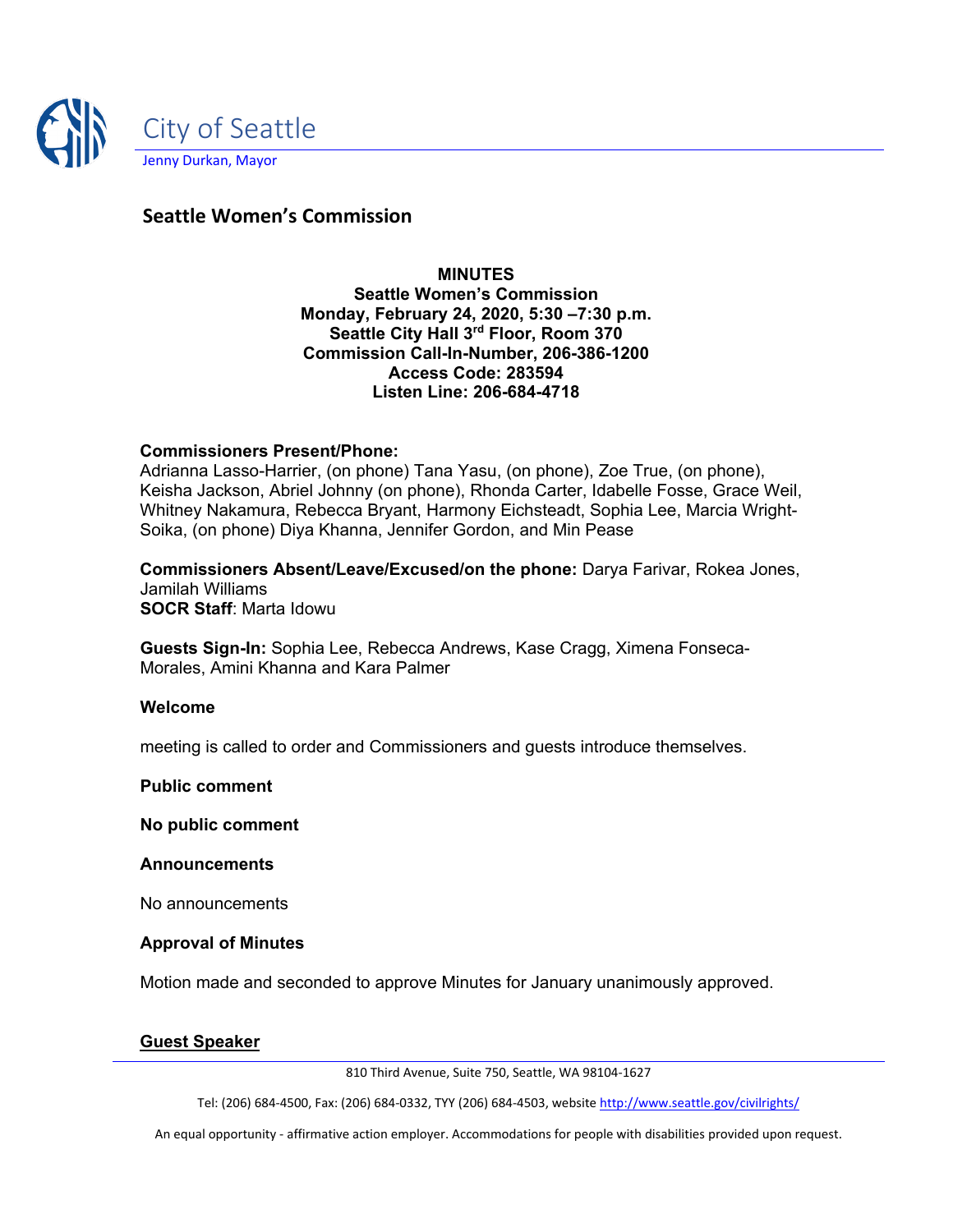Rebecca Andrews, DRW Intern gives updates on the following:

- HB 5395 is more inclusive of all people and addresses the safety of women with disabilities. SB 2184 (Rep. Santos) died
- Need support for HB 5395 to pass.
- Would like the Women's Commission to write a letter to the house of representatives in support of HB 5395.
- Stakeholders are optimistic about HB 5395.
- Q&A

# **Update on Meet and Greet**

- One Seattle City Councilmember attended the event (Strauss).
- A lot of staff attended on behalf of the City Councilmembers.
- Breakout sessions to have deeper conversations and ways to collaborate.
- Had a good turnout.
- Disappointed by the lack of turnout from City Councilmembers.
- Good turnout from the other SOCR and Immigrant and Refugee Commissions
- The event was a good step in the right direction.
- Rhonda will draft a thank you letter for attending the meet and greet and Jennifer and Harmony will assist.

# **Eviction Report Update:** Marcia gives her update.

• Xochitl was invaluable in giving her information regarding the eviction report and noted that a lot of good things came out of doing the report.

# **HB 2187**

• Jennifer Gordon talks about HB 2187, funding for women veterans from purchases of license plates. Ask from the Commission to support funding to women veteran organizations. It is a good thing to do. Min will present this issue at the next Commission meeting for a vote.

# **Bylaws Update**

• Min notes that it is Darya's intent to update their bylaws. Grace and Whitney volunteer to work on it with Darya.

# **Work Plan Vote**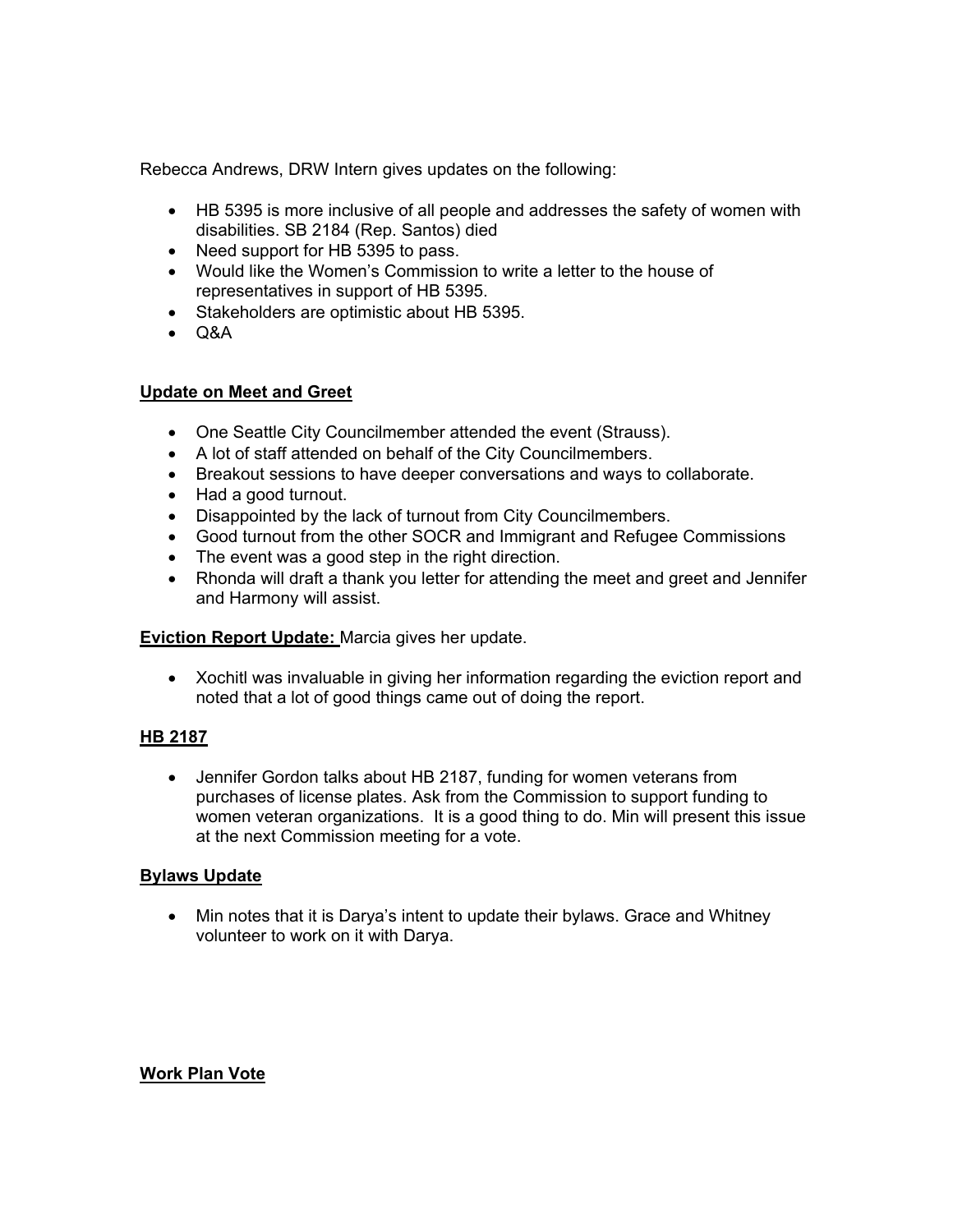- In lieu of reports, Commissioners give a 5-minute presentation regarding their workplan and budget for their events. Each committee presents their work plan items and scope of work.
- Commissioners unanimously approve their 2020 Work Plan.

# **Subcommittee Reports**:

# **Community Health and Wellness** – Zoe reports on:

- They want to focus their work plan on the native community. Focus on Murdered and Missing Indigenous People and learn from them.
- Host an event around a training event.
- Educational
- Heal families.
- Support families
- Abriel will share more about their plans.
- Two ideas Budget for 2 events no amount specified yet.

# **Economic and Educational Opportunities** – Diya work plan items on

- Women/small businesses research reports.
- Access to affordable childcare.
- Look for organizations that can partner with us.
- Center women of color
- Wage/exempt workers
- Op ed on International Women's Day
- Retention of women in STEM programs
- Accessible place

# **Equitable Development** – Marcia work plan items on

- Narrow focus
- Support policies rise in sweeps/shelter options.
- Fair fare equity
- Findings and results of the evictions report connect with local advocates. Follow Olympia in their work on sweeps.

# **Violence Prevention and Justice** – Tana reports

- Connect with Ms. Andrews
- Missing and murdered Indigenous women and children
- Access safety for our children and educate them on their bodies and what is not appropriate. Want to reach out to young people talk to them about being caretakers of their own bodies and to protect themselves.

# **Budget Discussion**